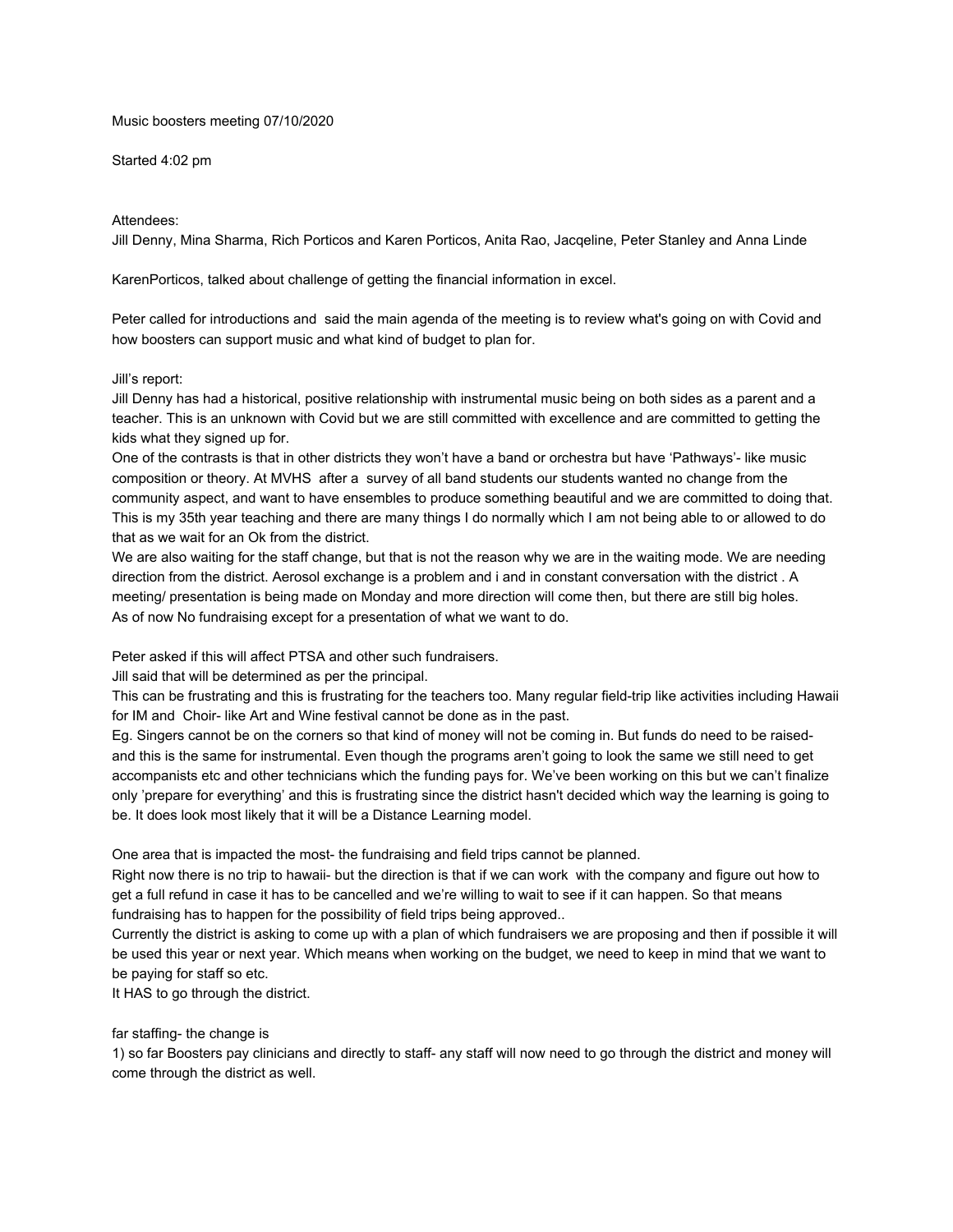New hire- we are actively working on this . The position has been posted. Several applications are in. Goal is to move it as quickly as possible. Deadline for application is August 1st.

We want to wait long enough to get a strong pool, but quick enough to get them integrated as soon as possible.

Get students and other parents on the selection committee panel. Jill emphasizes students to be on the panel. Administrators will contact Peter so he can be on the panel as well.

Seeing the principal acknowledging the importance of the performing arts has been a big relief.

Contact Jill anytime for any questions or concerns, and she gets how important the program is as she has been a parent as well.

# Anna's Report

Good update from Jill and it's been great collaborating.

Instrumental program update: we are very much waiting on the district. Once the district give the direction we have many things already worked out and then hit the ground sprinting, to put the ideas into action The possibilities are

- finding innovative ways to incorporate technology.
- more collaboration within performing arts.

Working with other fellow music directors across the country as well as her mentor, and we want to make sure we get a thriving program for our students.

Confident we will find a strong director to make this work for students and families.

### Scholarships;

We had a total of 6 scholarships for \$500 each- marching band, percussion, orchestra, concert band and jazz band and also \$1000 for music director scholarships.

We can get those sent out so boosters can get that started for this year.

Karen- Last year 2019-20 we had \$10000 in the budget, but we spent only \$1000. Since books have closed we'll figure out how to make it work this year.

We should get them out even if it's in the new year's budget.

Anna to send the list of recipients, amounting to \$4000.

PD: leadership course is very beneficial and with innovatives in technology it can be adapted. Peter will give a summary on how it works to be helpful for Anna.

Budget needs: dependent on what we decide in the fall and we're still waiting to hear from district. Instrument repairs need to be done. Inventory overhaul has to happen since its a little bit disorganized due to the emergency mode we were operating in. So once inventory has been done Anna will have a better understanding on which ones need to be repaired, or bought. She will update once she has a better assessment. Jill- permission has been given to go on campus with paperwork filled out so it's not so easy to get in. Anna will be going in as soon as she can to get the inventory done.

Peter mentioned that they already know we have some areas in marching band instruments that are in bad shape and so can we quickly get the instrument guy to take a look at some of the known ones. Like a Triage situation.

Jill has already sent a request to West Valley for some of the instruments that were already put in there before the lockdown.

Peter said Anna has a separate budget for instruments from Choir.

Anna said she is Looking into the fall- Clinicians are also on top of the budget. They are like specialized teachers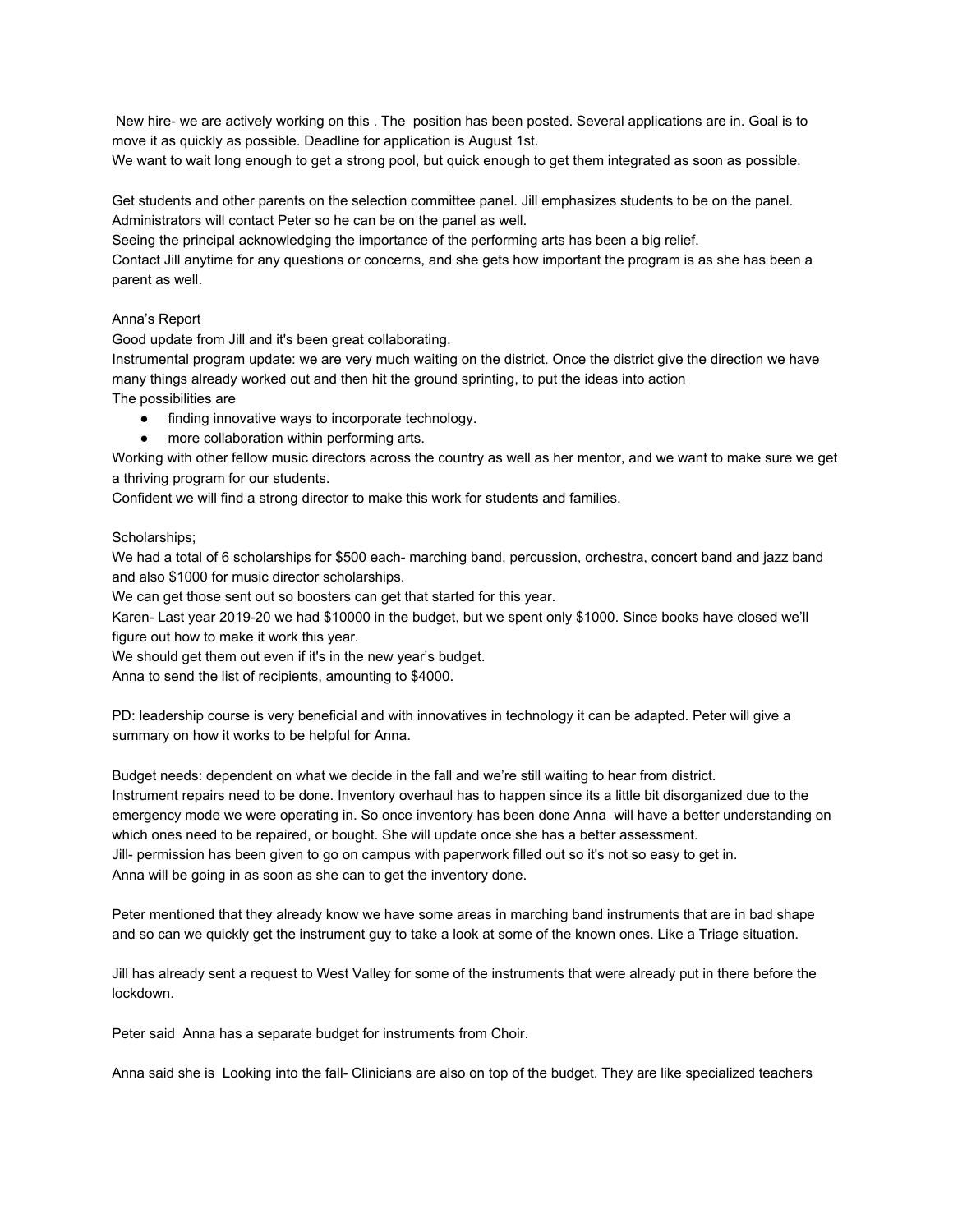Peter asked- Are we excepting 80% clinicians coming back? Can we get to a number for how many so we can plan budget wise.

Anna has already reached out to Thomas, Casey and Suzie and conversation will happen based on district. Want to bring in as many as possible. since the finances are not as we have normally. Jobs are going to be distributed during full distance learning and finances are going to be different from normal income.

Jill: one area we will have new expenses - to pay people for video work. Online lecture recordings are very time consuming, so we will be looking for those kinds of jobs, and bring other talents that are needed- like video editing and other tech related people and equipment.

Teri Fought will be involved.

Anna has sent a survey to Teri of what possible requirements we will need to make Distance learning possible.

Karen mentioned that in 2019-202 100% of clinician expense was for MB and Perc. but we didn't spend on other groups.

Anna: anticipating need for clinicians this year, in all the music groups. it would be wise to hire Kasey fo MB and also have him be a part of wind. so the plan is to kind of double up on the roles of the clinicians as much as possible..

#### President's report: Peter Stanley

Peter reported that the Boosters are planning on not doing fund raising for a while, but we are looking to be sensitive on how we fund things like MB. Once things start rolling we can plan how much we need to raise now and add line items later. We do have some money left over from last year.

Anna said to be aware of the lesser budget income and still aware of the financial needs.

Peter talked about the Boosters Board for 2020-21. So far Peter & Jacqueline are staying on for another year. Karen is looking for a shadow. Conversations need to happen with Mina, Anita, Secretary, Webmaster. Lot of the current members are aging out and we need to get new parents involved.

Talking about making Webmaster a paid position so we can keep the site independent of parents.

Jill said, Choir has always paid to get admin work done. One thought was to explore to combine the 4 booster groups to hire someone to do the administrative work for all of us.

Peter said, last year we also hired a professional accounting firm to do taxes, so that takes the burden off parents as well and provides a consistent service from an expert.

Stanford Jazz camp scholarship returned the money.

The music booster fund ask will not go out with the school mailing this year. Last year with 200 students in the music program we only had about 100 families who actually paid. Combined payment form from district still has \$75 Music Fee that is not part of the Boosters. Jiill and Anna need to figure out how they want to handle that.

Later a communication will go out about what Boosters will be doing.

By-Laws- maybe set up a committee to update them. And then at an annual meeting see if we want to vote on updating.

Fall kick off meeting can be worked with the district, so we can have an informational town hall kind of situation.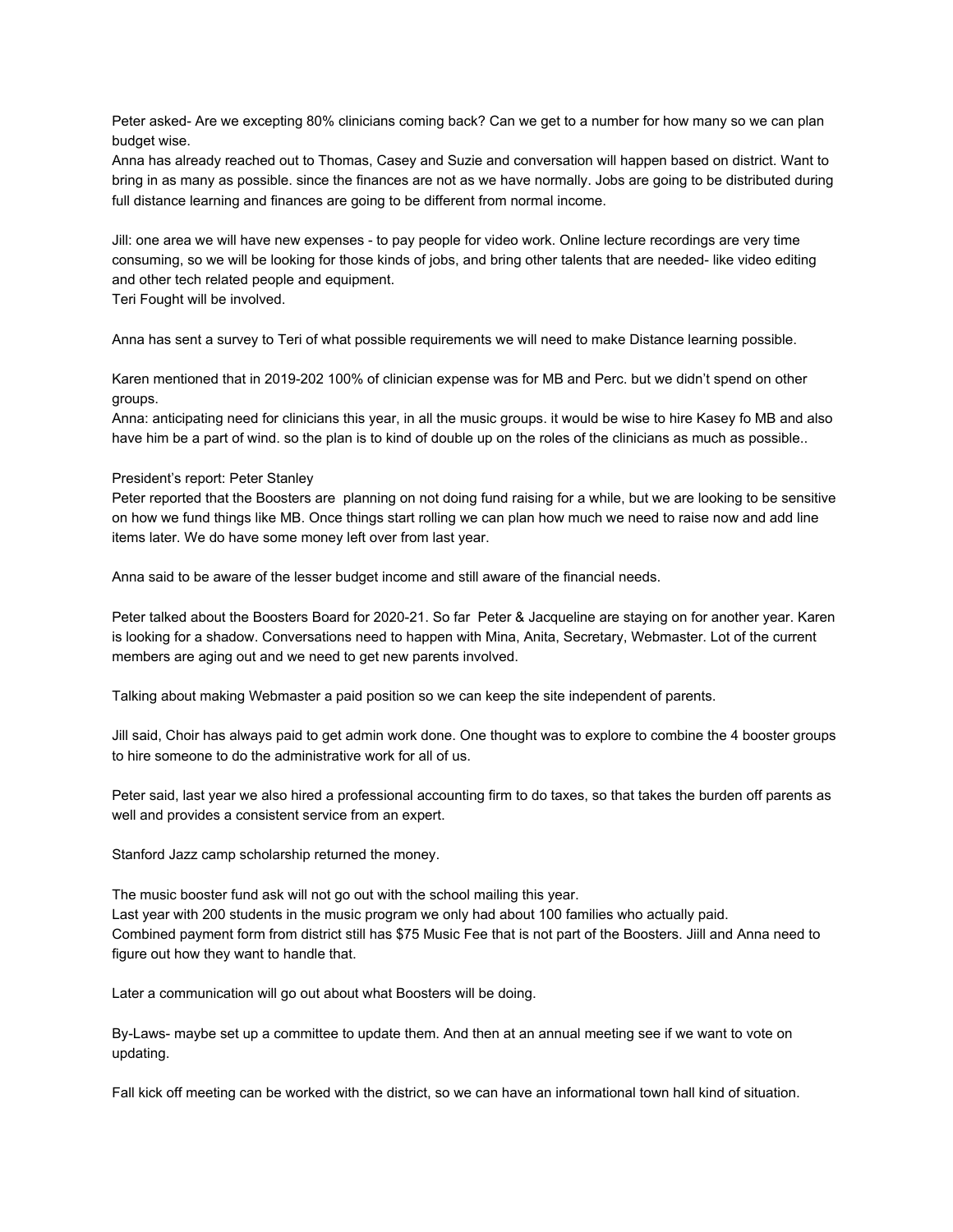Anna: once she has information from district and details worked out she will have a parent meeting. Also waiting for the new hire.

So it might be one or two separate meetings.

Inventory and clean out of sheds for uniforms and other equipment left over from Winter perc. Things we were planning on doing like making new uniform carts etc. will need to be figured out. Especially with the new strict protocol on entry on campus. Anna is planning on cleaning out the garage and room 501 before the fall season begins.

Peter asked how many students are leaving the program, so we need to get a message across to students to keep them confident.

Jill said students aren't allowed to drop per the counsellors.

Peter said that a message needs to be made more forcefully so rumors don't spread.

Anna is working on being clear and wants to come forward with information ready once district clears it rather than saying something and sending out messages that keep changing.

Jill: Choir parents are talking to each other and helping keep the confidence up.

Anita said Anna being the familiar face can send out some encouraging message to the students as well.

Anna said PE credit is definitely going to happen. Keep the new MB families engaged and give them the message/bonding going.

Jill and Anna are also feeling this and are working on it.

Jacqueline said we need to harness the enthusiasm of the new parents and get more of the incoming parents onto the board etc and helping them understand how things are traditionally, so they hang in there.

# Treasurer's Report: Karen Porticos

Last year's (2019-20) incoming donations were lower than the previous year (2018-19) and so were the expenses. We did get more money initially- much stronger than the year before, but then it slowed down.

In terms of expenses- we reduced in instrument repairs. We did pay Chloe Trevor for last year in this year's budget. We still had money left over from Strings. We came in with a high balance so we wanted to spend it down and that is also true for this year.

Being a NP we need to use money in the year that we raise it. But for now its good we have \$65,000 in reserve.- To put it in perspective thats how much we spend on just MB and Clinicians in a typical year.

Taxes have been paid.

Peter said that for the proposed budget leave many things in place and new line items can be added as needed for distance learning..

Anna said the dept. Is trying to get tech from district but will update in case money is needed from boosters. Again as for clinicians, we want to maximize their use across all the music groups.

Auditors report: Mina Sharma

Audit will be done when all documents are given by Karen.

Financial secretary report: Anita Rao